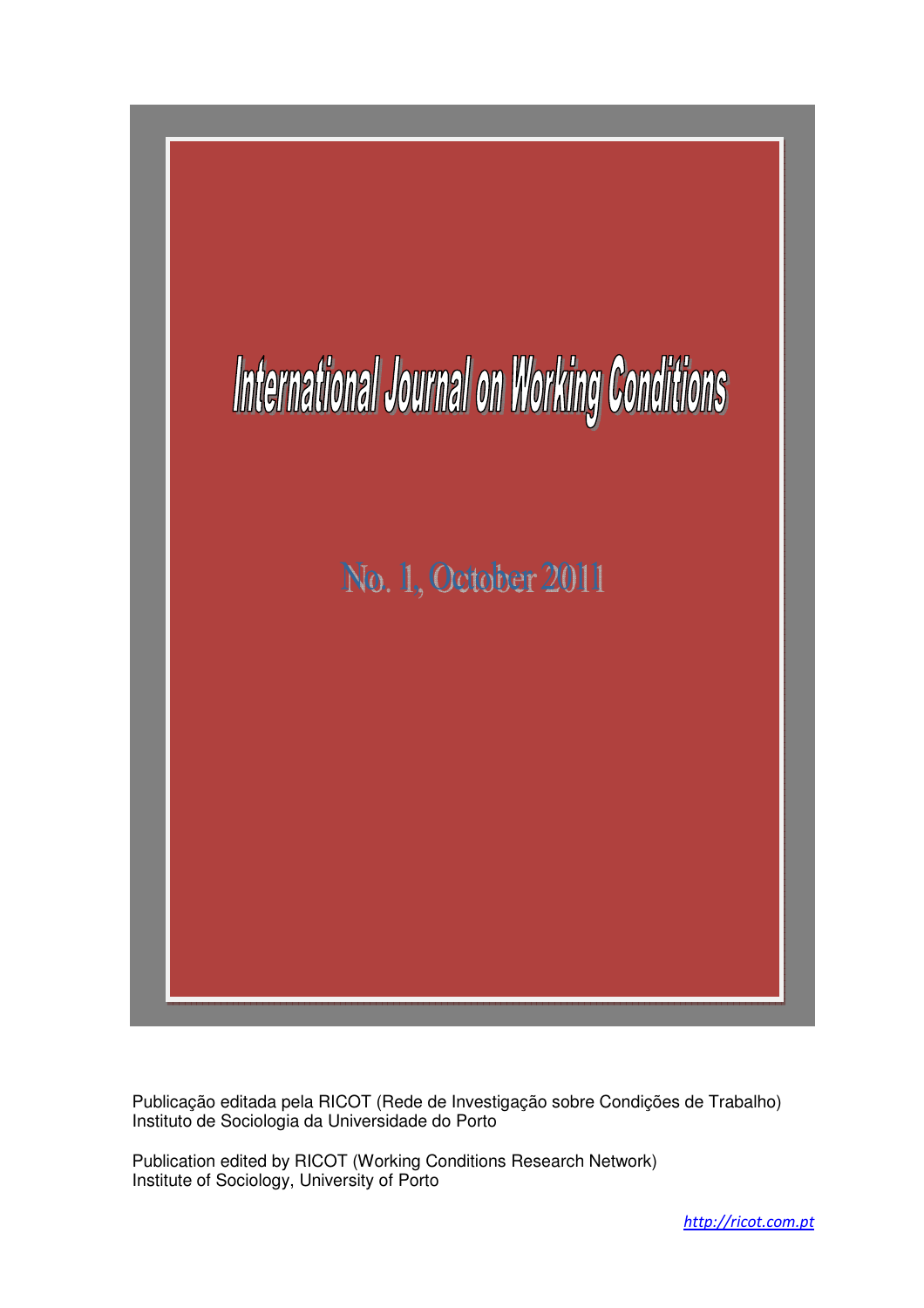# **Editorial**

Com o lançamento do primeiro número do International Journal on Working Conditions (RICOT Journal), a Rede de Investigação sobre Condições de Trabalho (RICOT) cumpre mais um dos objetivos que presidiram à sua criação. É um momento importante, o qual se espera possa contribuir para a continuidade da expansão da RICOT.

O jornal foi criado com o intuito de promover e divulgar a produção de conhecimento científico sobre a temática das condições de trabalho. Terá uma periodicidade semestral, sendo publicado nos meses de junho e de dezembro. Excecionalmente, este primeiro número foi publicado ao mês de setembro, por considerar apenas textos referentes a comunicações apresentadas no 1º Congresso Internacional sobre Condições de Trabalho, que decorreu na Universidade do Porto, nos dias 15 e 16 de Setembro de 2011. Os próximos números do jornal serão

publicados nos meses de junho e de dezembro de cada ano, tal como definido. O conjunto de papers publicados nesta primeira edição será listado de seguida:

## **Papers**

 $\overline{a}$ 

**1. Aprendizagem organizacional com a sinistralidade laboral**  Hernâni Veloso Neto

**2. Debates sobre a centralidade do trabalho e a participação na informalidade**  Breno Santos e Marina Melo

**3. O Trabalho Reestruturado: Mudanças nos Rituais dos Bancários**  António Óscar Santos Góes, Maria Josefina Vervloet Fontes e José Maria Carvalho Ferreira

With the publication of International Journal on Working Conditions (RICOT Journal) first number, the Working Conditions Research Network (RICOT) fulfils one more goal of its creation. It is an important moment, which is expected to contribute to RICOT continuous expansion.

The journal was created with the intention of promoting and disseminating the scientific knowledge production on the field of working conditions. It will be published every six months, in June and December of each year. Exceptionally, this first number was published in September, because it considers exclusively papers presented at 1<sup>st</sup> Working Conditions International Congress, which was held at the University of Porto, on  $15<sup>th</sup>$  and  $16<sup>th</sup>$  of September 2011).

The next numbers of the journal will be published during the months of June and December of each year, as defined. The set of papers published in this first edition is listed below:

## **Papers**

**1. Organizational learning with work accidents**  Hernâni Veloso Neto

**2. Debates on the centrality of labor and the participation in the informality**  Breno Santos e Marina Melo

**3. Restructured Work: Changes in Rituals of Bank Employees**  António Óscar Santos Góes, Maria Josefina Vervloet Fontes & José Maria Carvalho Ferreira